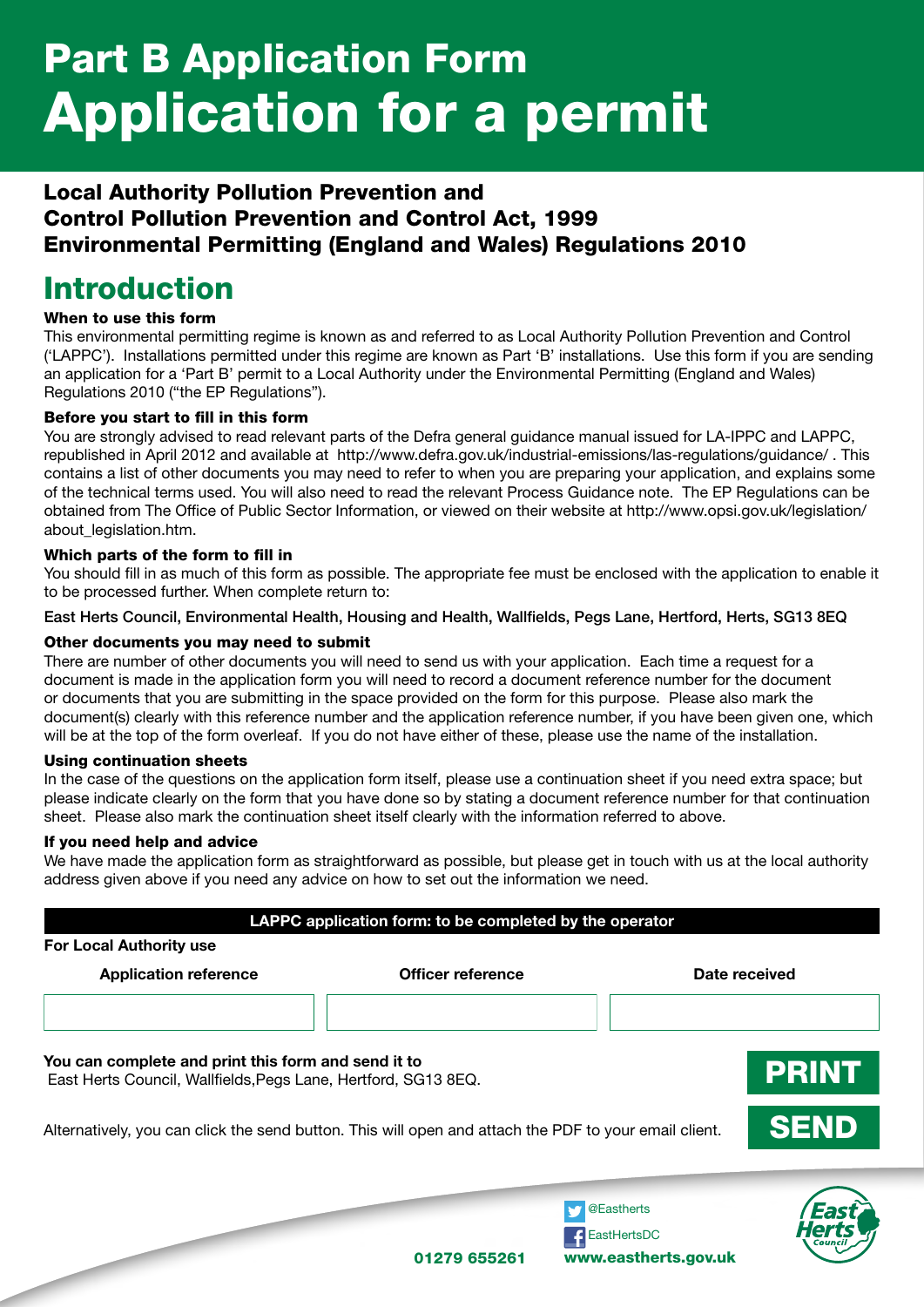## A Applicant details

#### A1 Name of the installation

| <b>Name</b>                                                                                                                                |  |  |  |
|--------------------------------------------------------------------------------------------------------------------------------------------|--|--|--|
| <b>Address</b><br>(including postcode)                                                                                                     |  |  |  |
|                                                                                                                                            |  |  |  |
| <b>Email</b>                                                                                                                               |  |  |  |
| Telephone number                                                                                                                           |  |  |  |
| The Ordnance Survey national grid reference 8 characters.<br>For example, SJ 123 456 (can be obtained from typing postcode into one of the |  |  |  |

#### A2 Existing permits

on-line mapping sites).

Please give details of any existing LAPPC or LA-IPPC authorisation for the installation, or any waste management licences or water discharge consents, including reference number(s) and type(s):

#### A3 Operator details

(The 'operator' = the person who it is proposed will have control over the installation in accordance with the permit (if granted).)

| $\cdots$ gives $\cdots$                                  |  |
|----------------------------------------------------------|--|
| Name                                                     |  |
| <b>Trading name</b>                                      |  |
| <b>Registered office address</b><br>(including postcode) |  |
| <b>Principle office address</b><br>(including postcode)  |  |
| <b>Company registration number</b>                       |  |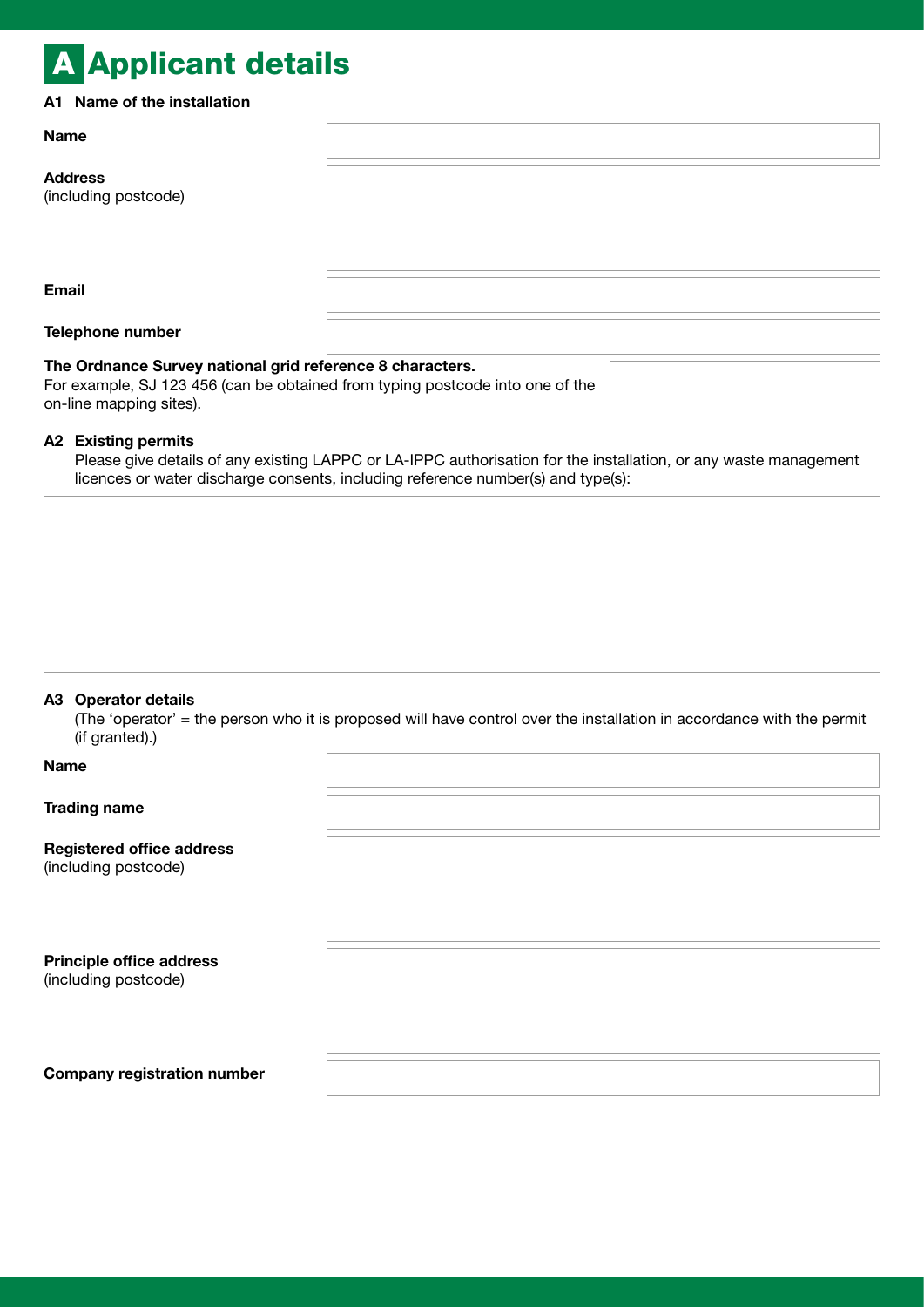|             | A4 Any holding company?<br>Is the operator a subsidiary of a holding company within the meaning of<br>section 1159 of the Companies Act 2006?<br>If "yes" please fill in details of the ultimate holding company. |  | <b>No</b> | <b>Yes</b> |
|-------------|-------------------------------------------------------------------------------------------------------------------------------------------------------------------------------------------------------------------|--|-----------|------------|
| <b>Name</b> |                                                                                                                                                                                                                   |  |           |            |
|             | <b>Trading name</b>                                                                                                                                                                                               |  |           |            |
|             | <b>Registered office address</b><br>(including postcode)                                                                                                                                                          |  |           |            |
|             | <b>Principle office address</b><br>(including postcode)                                                                                                                                                           |  |           |            |
|             | <b>Company registration number</b>                                                                                                                                                                                |  |           |            |

#### A5 Who can we contact about your application?

It will help to have someone who we can contact directly with any questions about your application. The person you name should have the authority to act on behalf of the operator - This can be an agent or consultant.

| <b>Name</b>                            |  |
|----------------------------------------|--|
| <b>Position</b>                        |  |
| <b>Address</b><br>(including postcode) |  |
| <b>Email</b>                           |  |
| Telephone number                       |  |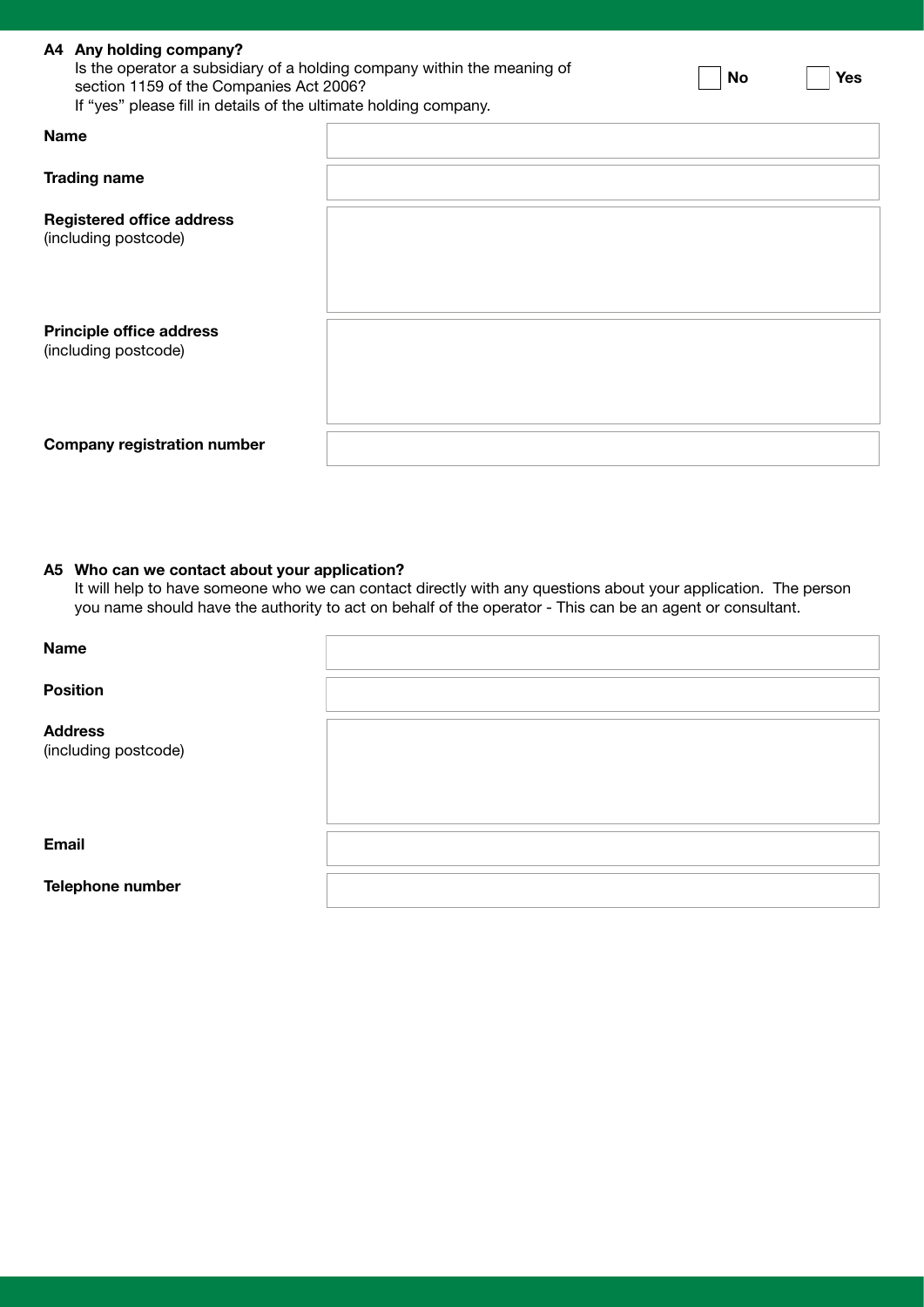### **B About the installation**

Please fill in the table below with details of all the current activities in operation at the whole installation.

In Column 1, Box A, please identify all activities listed in Schedule 1 to the EP Regulations that are, or are proposed, to be carried out in the stationary technical unit of the installation.

In Column 1, Box B please identify any directly associated activities that are, or are proposed, to be carried out on the same site which:

\* have a technical connection with the activities in the stationary technical unit

\* could have an effect on pollution

In Column 2, for Boxes A and B please quote the Chapter number, Section number, then paragraph and sub-paragraph number as shown in Part 2 of Schedule 1 to the EP Regulations [For example, Manufacturing glass and glass fibre where the use of lead or any lead compound is involved, would be listed as Chapter 3, Section 3.3, Part B(b)].

| <b>COLUMN1</b>                                              |                                                                                                               | <b>COLUMN 2</b>                                                                                                                              |
|-------------------------------------------------------------|---------------------------------------------------------------------------------------------------------------|----------------------------------------------------------------------------------------------------------------------------------------------|
| <b>Box A</b><br>Activities in the stationary technical unit |                                                                                                               | Section in Schedule 1 to the<br><b>EP Regulations</b>                                                                                        |
|                                                             |                                                                                                               |                                                                                                                                              |
|                                                             |                                                                                                               |                                                                                                                                              |
|                                                             |                                                                                                               |                                                                                                                                              |
| <b>Box B</b><br>Directly-associated activities              |                                                                                                               | Schedule 1 or Schedule 3 references<br>(if any)                                                                                              |
|                                                             |                                                                                                               |                                                                                                                                              |
|                                                             |                                                                                                               |                                                                                                                                              |
|                                                             |                                                                                                               |                                                                                                                                              |
|                                                             |                                                                                                               |                                                                                                                                              |
|                                                             |                                                                                                               |                                                                                                                                              |
| B1 Why is the application being made?                       | new installation                                                                                              |                                                                                                                                              |
|                                                             |                                                                                                               | The installation is existing, but changes to the installation or to the<br>EP Regulations means that an LAPPC Part B permit is now required. |
| B2 Site maps - please provide:                              | • A suitable map showing the location of the installation clearly defining extent of the installations in red |                                                                                                                                              |
| <b>Document reference</b>                                   |                                                                                                               |                                                                                                                                              |
| areas and any external emission points to atmosphere        |                                                                                                               | • A suitable plan showing the layout of activities on the site, including bulk storage of materials, waste storage                           |
| <b>Document reference</b>                                   |                                                                                                               |                                                                                                                                              |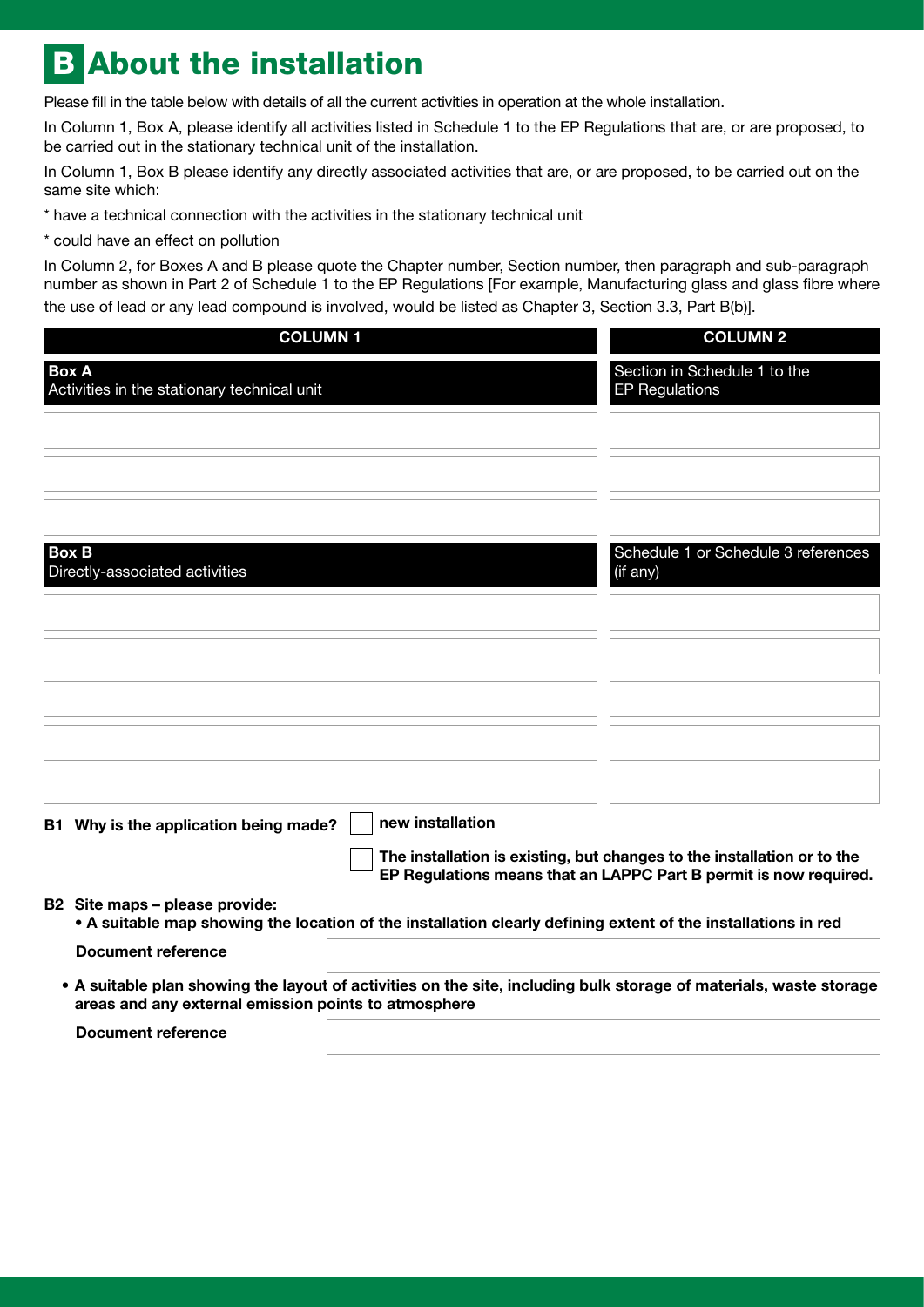#### B3 The Installation

Please provide written information about the aspects of your installation listed below. We need this information to determine whether you will operate the installation in a way in which all the environmental requirements of the EP Regulations are met.

Describe the proposed installation and activities and identify the foreseeable emissions to air from each stage of the process (this will include any foreseeable emissions during start up, shut down and any breakdown/abnormal operation).

The use of process flow diagrams may aid to simplify the operations

#### Document reference

B3.1 Once all foreseeable emissions have been identified in the proposed installation activities, each emission should be characterised (including odour) and quantified.

Atmospheric emissions should be categorised under the following

i. point source, (e.g. chimney / vent, identified by a number and detailed on a plan)

ii.fugitive source (e.g. from stockpiles / storage areas).

If any monitoring has been undertaken please provide the details of emission concentrations and quantify in terms of mass emissions. If no monitoring has been undertaken please state this.

(Emission concentration = e.g. milligrams per cubic metre of air; mass emission = e.g. grams per hour, tonnes per year)

For each emission identified from the installations' activities describe the current and proposed technology and other techniques for preventing or, where that is not practicable, reducing the emissions into the air. If no techniques are currently used and the emission goes directly to the environment, without abatement or treatment then this should be stated.

#### Document reference

**B3.2** Describe the proposed systems to be used in the event of unintentional releases and their consequences. This must identify, assess and minimise the environmental risks and hazards, provide a risk based assessment of any likely unintentional releases, including the use of historical evidence. If no assessments have been carried out please state.

#### Document reference

B3.3 Describe the proposed measures for monitoring all identified emissions including any environmental monitoring, and the frequency, measurement methodology and evaluation procedure proposed (e.g. particulate matter emissions, odour etc). Include the details of any monitoring which has been carried out which has not been requested in any other part of this application. If no monitoring is proposed for an emission please state the reason.

#### Document reference

B3.4 Provide detailed procedures and policies of your proposed environmental management techniques, in relation to the installation activities described.

#### Document reference

#### B4 Impact on the Environment

Provide an assessment of the potential significant local environmental effects of the foreseeable emissions (e.g. is there a history of complaints and/or is the installation in an air quality management area ?)

#### Document reference

- B4.1 Are there any sites of special scientific interest (SSSIs) or European protected sites which are within either - 2 kilometres for an installation which includes Part B combustion, incineration (but not crematoria), iron and steel, and non-ferrous metal activities, or
	- 1 kilometre for Part B mineral activities and cement and lime activities, or

- ½ a kilometre for all other Part B activities?

| N٥ |  | Yes |
|----|--|-----|
|----|--|-----|

If yes, please give names of the sites

B4.2 Provide an assessment of whether the installation is likely to have a significant effect on such sites and, if it is, provide an assessment of the implications of the installation for that site, for the purposes of the Conservation (Natural Habitats etc) Regulations 1994 (see appendix 2 of Annex XVIII of the General Guidance Manual).

#### Document reference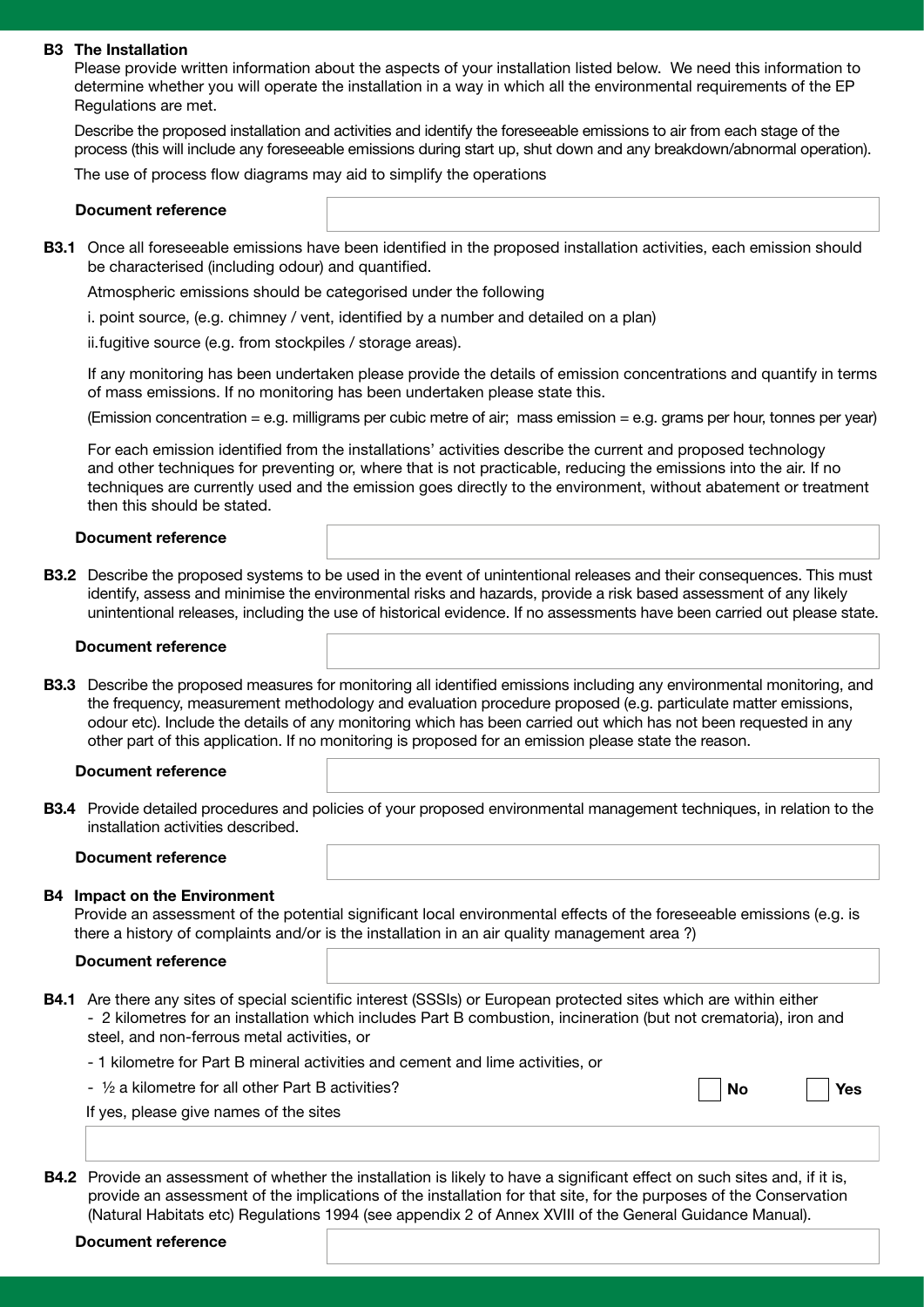#### B5 Environmental Statements

| <b>B5.1</b> Has an environmental impact assessment been carried out under |
|---------------------------------------------------------------------------|
| The Town and Country Planning (Environmental Impact Assessment)           |
| (England & Wales) Regulations 1999/293, or for any other reason with      |
| respect to the installation?                                              |

| No |  |
|----|--|
|----|--|

No

Yes

Yes

Yes

If yes, please supply a copy of the environmental impact assessment and details of any decision made

| Document reference               |                                                                                                                      |  |
|----------------------------------|----------------------------------------------------------------------------------------------------------------------|--|
| <b>B6</b> Additional information |                                                                                                                      |  |
|                                  | Please supply any additional information which you would like us to take account of in considering this application. |  |

Document reference

### **Fees and charges**

C1 The enclosed charging scheme leaflet gives details of how to calculate the application fee. Your application cannot be processed unless the application fee is correct and enclosed.

Please state the amount enclosed as an application fee for this installation.

 $\mathcal{E}$  (cheques should be made payable to East Herts Council)

Please give any company purchase order number or other reference you wish to be used in relation to this fee

#### C2 Annual subsistence charges

If we grant you a permit, you will be required to pay an annual subsistence charge, failure to do so will result in revocation of your permit and you will not be able to operate your installation.

Please provide details of the address you wish invoices to be sent to and details of someone we may contact about fees and charges within your finance section. Please include postcode and a contact number

#### C3 Commercial confidentiality

| C3.1 Is there any information in the application that you wish to justify |
|---------------------------------------------------------------------------|
| being kept from the public register on the grounds of commercial          |
| or industrial confidentiality?                                            |

Please provide full justification, considering the definition of commercial confidentiality within the EP regulations.

#### Document reference

| C3.2 Is there any information in the application that you believe should be kept<br>from the public register on the grounds of national security? |           |
|---------------------------------------------------------------------------------------------------------------------------------------------------|-----------|
| Do not write anything about this information on the form. Please provide full details                                                             |           |
| on separate sheets, plus provide a copy of the application form to the                                                                            |           |
| Secretary of State/Welsh Ministers for a Direction on the issue of National Security.                                                             | <b>No</b> |